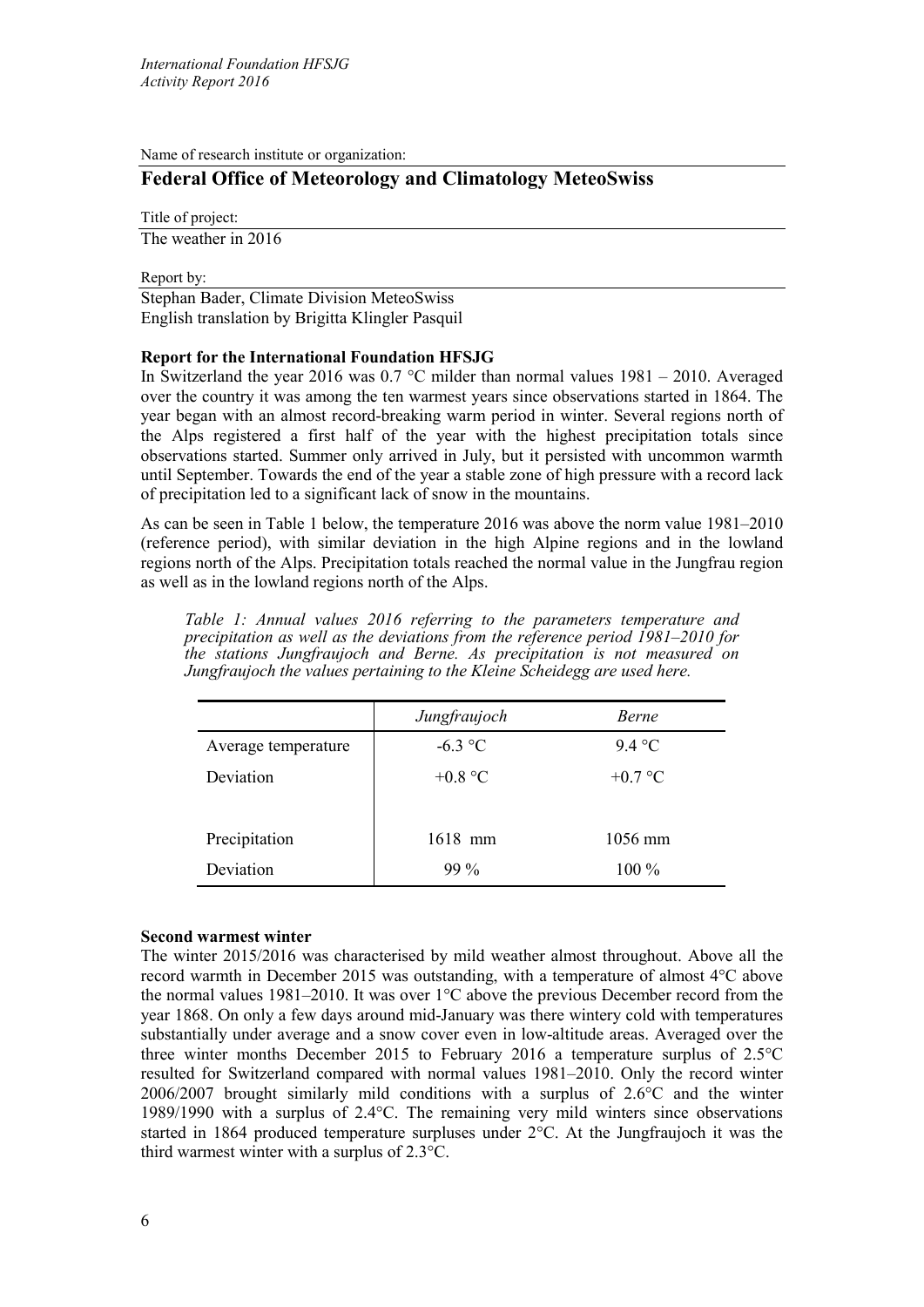#### **Contradictory start to the year**

North of the Alps January brought a lot of precipitation. Frequent and – towards the end of the month – strong precipitation activity led to record January totals at certain meteorological stations which have measurement series dating back over more than 100 years: the station Eschenz in the Lake of Constance region registered 185 mm, Mormont in north-western Switzerland 189 mm, while St. Gallen with 164 mm and Basel with 132 mm recorded their second-highest January totals. In lower-altitude areas north of the Alps it was – overall – the second-wettest January since observations started in 1864. On the other hand, only half of the normal January precipitation fell in certain regions south of the Alps. However, Januaries without any precipitation are a well-known phenomenon in these parts.

# **Extremely mild end to the winter**

In the course of a generally mild February there were several episodes of unusually warm weather. In Samedan the daily maximum temperature rose to a February record of 11.7<sup>o</sup>C on 21 February. Here the same value had been reached on 19.2.1998. In Samedan the long-term measurement series of homogenous daily maxima reaches back as far as 1869. In Berne the fifth-highest February daily maximum since observations began in 1864 was registered  $(16.4^{\circ}C).$ 



*Figure 1. Winter temperatures (DJF) from 1933/34 to 2015/16 at the Jungfraujoch (3580 m asl; homogeneous data).*

# **Strong March snowfall in the south**

Strong snowfalls in the first days of March brought 22 cm of snow to Locarno-Monti within one day, 15 cm to Lugano. San Bernardino at 1640 m a.s.l. had 61 cm of fresh snow. Only on 17 March 1975 had the Locarno-Monti station with its measurement series dating back to 1935 registered more March snow falling within one day: 25 cm. In San Bernardino the March snow record from 1979 was equalled. Here data for fresh snow have been available since 1968.

# **Locally record wet conditions in May**

Overall, spring brought precipitation in abundance to many parts. Only in March was precipitation scarce, except south of the Alps. In April and above all in May precipitation totals were generally above average. Locally there were May totals of 180 to 250 percent of normal values. Lucerne registered 270 mm, Château d'Oex 239 mm and Thun 198 mm; at all these stations it was the May with the most precipitation since observations began in the  $19<sup>th</sup>$ century.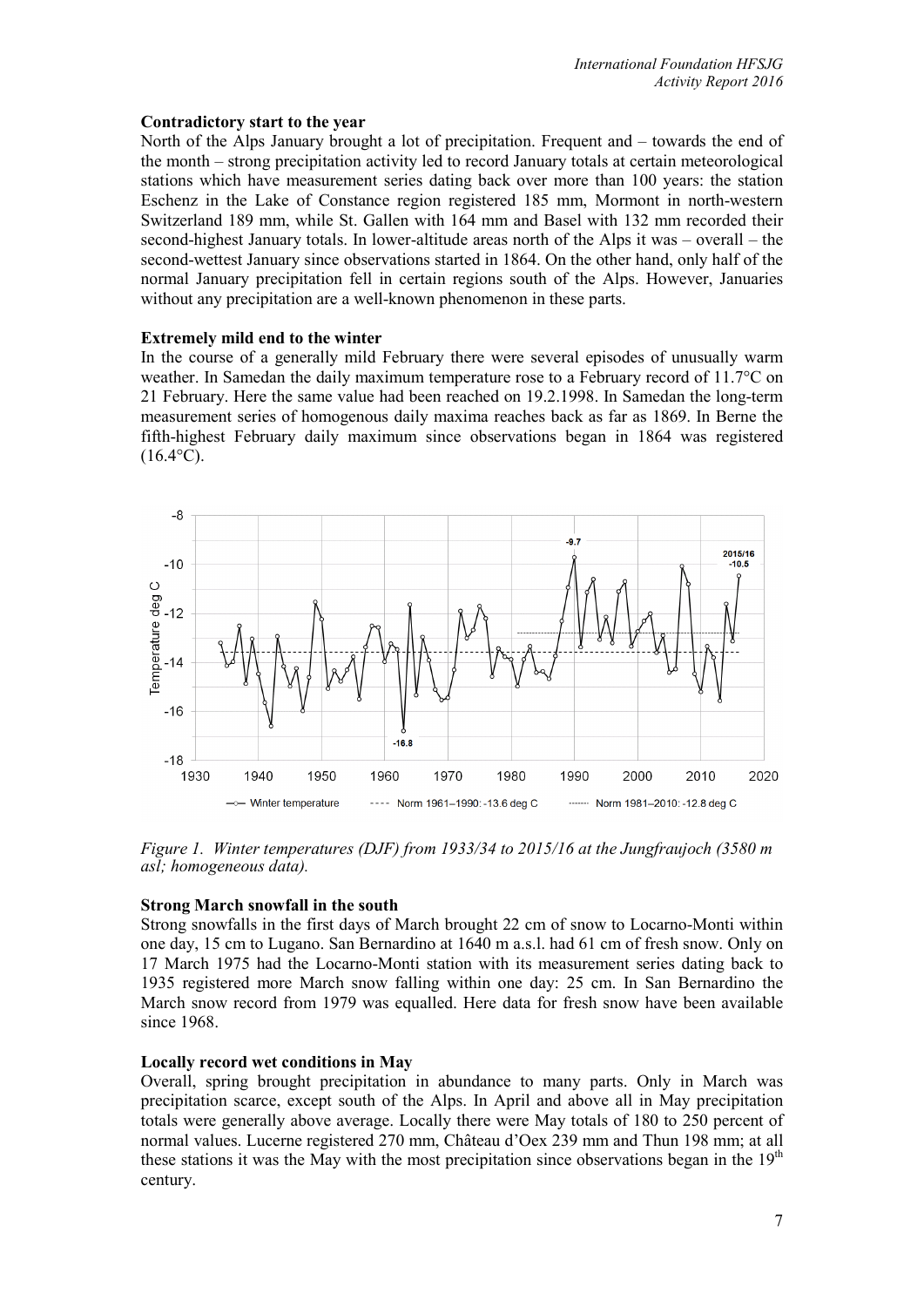# **"Föhn" with staying power**

As early as the beginning of April a "Föhn" wind persisted without interruption for 65 hours or almost three days at the classic "Föhn" location Altdorf. One month later it managed a period of almost 93 hours, from the morning of 7 May to the morning of 11 May 2016 almost four days without interruption. It was the second-longest "Föhn" period in Altdorf since continuous measurements started in the year 1981. Only a full two hours before this long "Föhn" event an uninterrupted "Föhn" period of almost two days had ended. Overall, Altdorf was therefore under the spell of "Föhn" for five and a half days. The longest uninterrupted "Föhn" period in Altdorf was observed in April 1993 and had a duration of 138 hours and 20 minutes, that is, almost six days.

### **Normal spring temperature**

Averaged over the entire country the spring temperature 2016 was within the normal values 1981–2010, however, there were substantial regional differences. In the north-west the spring temperature remained up to 0.6°C below the climate normal. In southern Switzerland there were local surpluses as high as 0.7°C. In many parts the months of March and April were too cold. In the mountains and south of the Alps April was 1° to 2°C too mild.

#### **Early summer with severe weather events**

Overall, June presented itself grey and rainy. In the first half of the month thunderstorms brought heavy precipitation and local flooding. Towards the middle of the month humid air from the Mediterranean triggered severe precipitation in southern and eastern Switzerland. The surfaces, which were already soaked by the previous June weather, reacted with mudslides and flooding to this heavy precipitation, leading to major damage locally. Lake Constance and Walensee overflowed and the Rhine burst its banks. In the last third of the month torrential rains again caused severe weather damage in the eastern half of the country.

### **Record wetness in the first half of the year**

North of the Alps the first half of the year 2016 ended with the highest precipitation totals in certain regions since observations started in 1864. This was caused by the impact of continuous strong precipitation activity since the start of the year. Up to the middle of the year all months – with the exception of March – brought substantially above-average precipitation totals. At the meteorological stations Basel, Neuchâtel and Lucerne precipitation totals from January to June rose significantly above their previous record marks in the measuring period spanning 153 years. Basel registered 732 mm of rain, Neuchâtel 771 mm and Lucerne 875 mm.

# **Finally a hint of summer**

North of the Alps a grey month of June supplied only 3 to 8 summer days with temperatures of 25°C and higher, though south of the Alps 12 to 16 summer days were recorded. In July and August stations north of the Alps registered around 20 summer days. South of the Alps it was summery and warm almost throughout, with 26 to 28 summer days.

# **Brief record heat**

From 22 August onward a high pressure zone from the west moved over Middle Europe and remained in place to 28 August. North of the Alps, helped by the maximum of sunshine duration, daily maximum temperatures rose to 30°C and above from 25 August onwards in many places. There were record values for the period from 25 to 31 August. In Geneva the daily maximum reached 33.5°C on 27 August, in Basel 33.8°C. In Geneva it was clearly the highest value for the end of August since observations started in 1864. Basel had a similarly high daily maximum with 33.7°C on 28 August 1992.

# **Extreme September warmth**

South of the Alps, in the Valais and in western Switzerland, continuous high pressure influence in the first half of the month led in parts to the warmest September since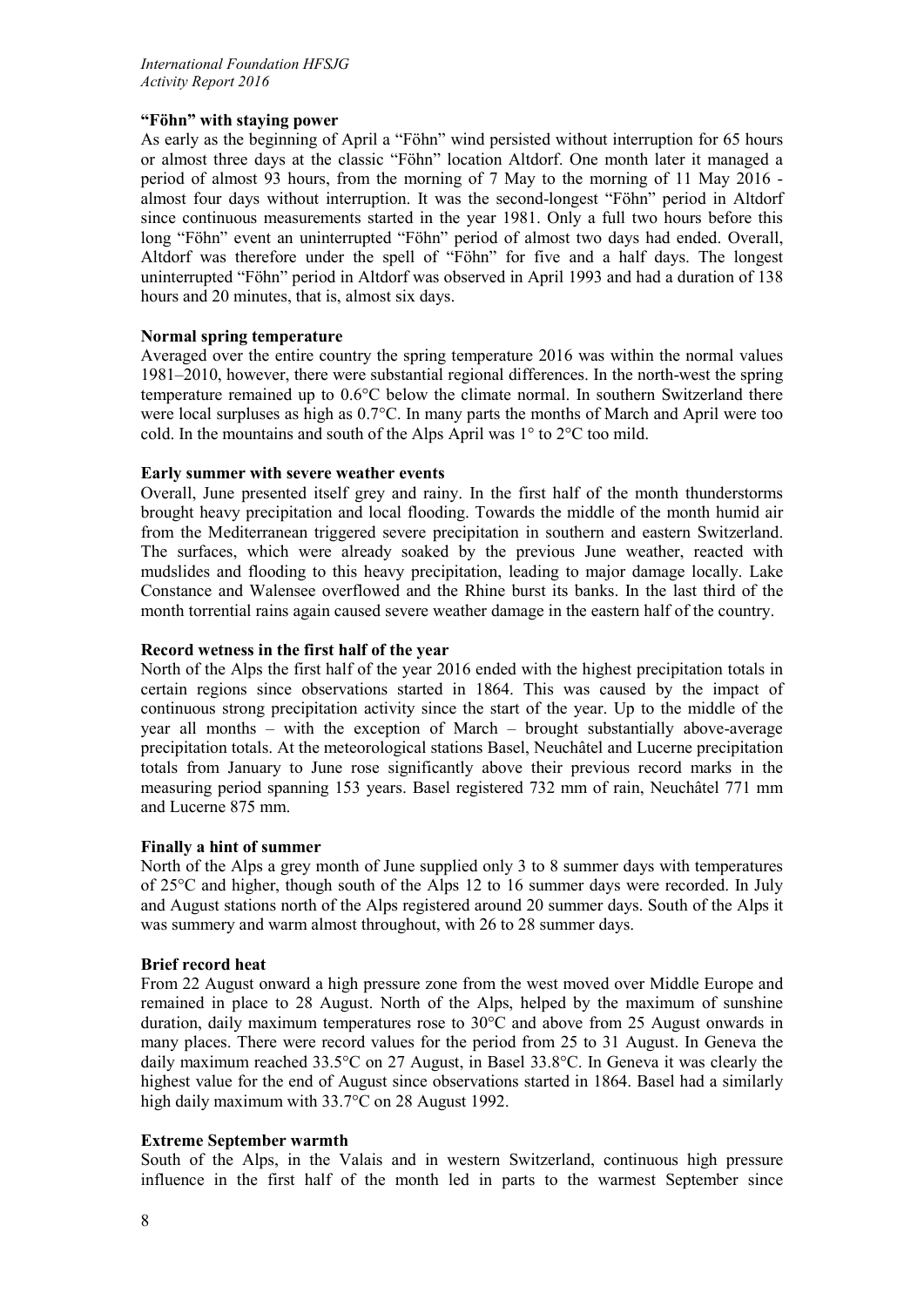observations began in 1864. New September records were the result: Locarno-Monti registered 3.1°C above the normal values 1981–2010, Sion 3.2°C and Neuchâtel 2.7°C. In Lugano the record surplus of 2.8 Grad was again reached while in Geneva (2.6°C surplus) it was closely missed. In lower altitudes of northern Switzerland it was – overall – the fourthwarmest September since observations started in 1864.

### **A wintery spell in October**

An October which was significantly too cold put an end to the unusual September warmth. Snowfall down to mid-altitudes and several ground frosts in the lower areas created a mood reminiscent of early winter. November brought wintery cold in the first half of the month. In mid-November abundant snow fell in the mountains. A few high-altitude ski resorts started their operations.

#### **Record "Föhn" events**

In November 2016 the "Föhn" showed exceptional tenacity. At the stations of Vaduz and Altdorf it persisted from 20 to 24 November for over four days without interruption. For Vaduz it was the longest continuous "Föhn" period with 108.2 hours, for Altdorf the secondlongest with 109.3 hours since measurements started in the year 1981. With two more "Föhn" episodes at the beginning of November, "Föhn" hour totals amounted to a record number of 137 hours for November in Vaduz. With 135.5 hours Altdorf registered the second-highest "Föhn" hour total of any November.

### **December: records galore**

North of the Alps and in the Alps a stable high-pressure zone led to the month with the least precipitation in many areas since observations started in 1864. In several regions of the western half of the Plateau and in the Valais December did not receive any precipitation at all.

Many parts of north-western Switzerland, the Jura heights and the Alpine zone experienced the sunniest December since the beginning of their data series in 1959. Many stations in the Alps and south of the Alps registered 20 to 27 sunshine days. In the fog areas between Lake Geneva and Lake Constance, however, there were, in some parts, only 2 to 5 sunshine days.

At higher altitudes north of the Alps, the second-warmest, south of the Alps the fourthwarmest December in the measuring period spanning 153 years was recorded regionally. As a consequence of the persistently dry and mild mountain weather the Alps remained without snow up to 2000 m a.s.l. At 2500 m a.s.l. snow depth amounted to a mere 20 to 30 cm.



*Figure 2. Temperatures December from 1933 to 2016 at the Jungfraujoch (3580 m asl; homogeneous data).*